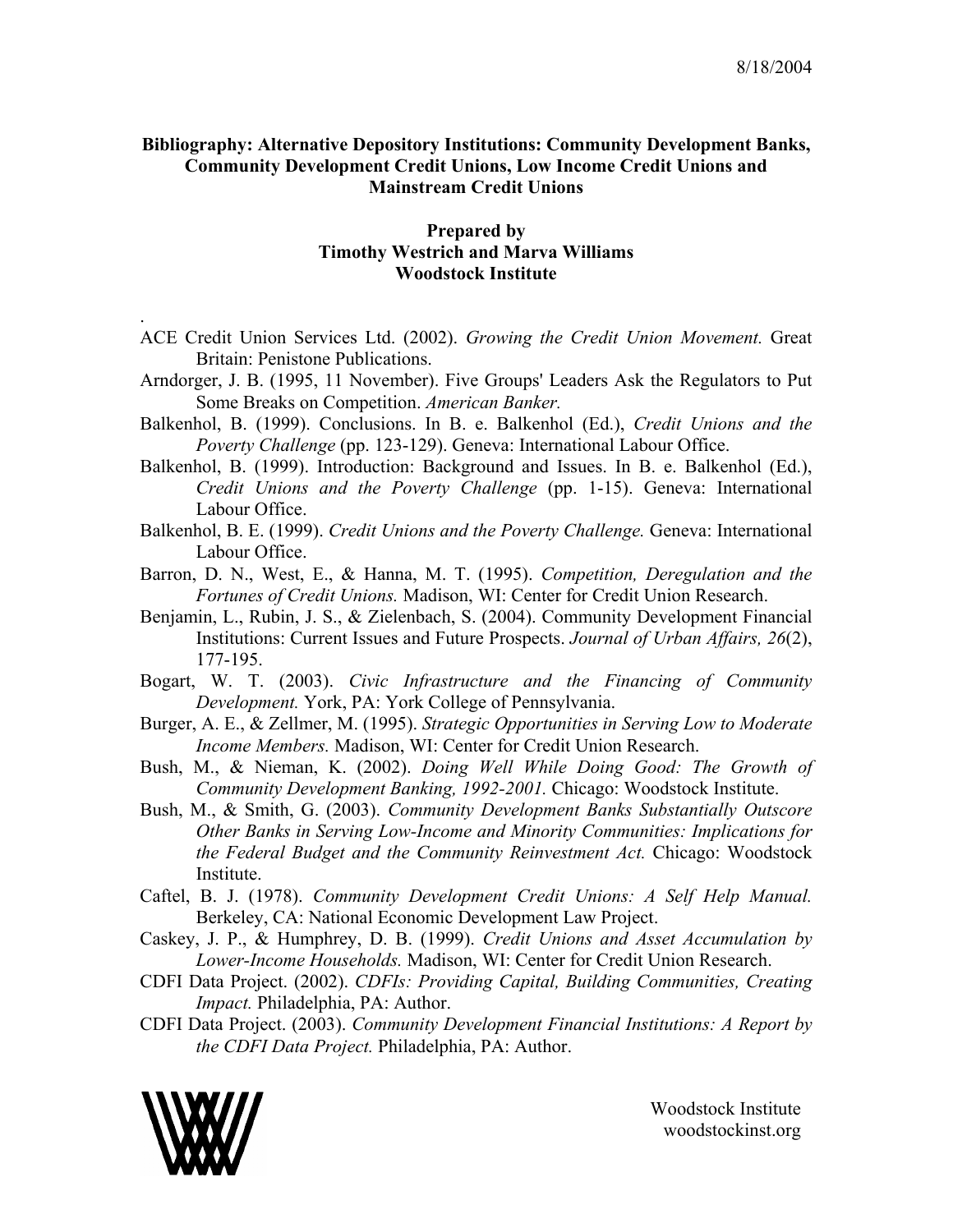- CDFI Fund. (2004). *711 Certified Community Development Financial Institutions as of August 1, 2004.* Washington DC: Author.
- Changing Face of Credit Unions. (N.D.). *ABA.Com Industry Issues.*
- Colloquium at the University of California, S. D. (2003). *Serving New Americans: A Strategic Opportunity for Credit Unions.* Madison, WI: Center for Credit Union Research.
- Cook, S. S. (2003, 23 July). Credit Unions Fed Off DOJ Attempt to Block Pre-Merger Exemption in Reg Relief. *Credit Union Times (West Palm Beach, FL).*
- Credit Union Executives Society. (1999). *2005: Scenarios for Credit Unions.* Madison, WI: Author.
- Credit Union National Association. (2003). *Serving Members of Modest Means: Survey Report.* Madison, WI: CUNA.
- Credit Union National Association. (2003). *Why Are Credit Unions Tax Exempt?* Madison, WI: CUNA.
- Credit Union National Association. (2004). *2003 Annual Report: Heritage and Progress in Association.* Madison, WI: CUNA.
- Credit Union National Association. (N.D.). *CUNA Strategic Working Document: CU Taxation.* Madison, WI: CUNA.
- Darling, J. (1999). *Credit Union Movement.* Unpublished doctoral dissertation, Chicago State University, Department of Occupational Education.
- Dublin, J. (1979). *Credit Unions: Theory and Practice.* Detroit, MI: Wayne State University Press.
- Esty, B. (1995, December). South Shore Bank: Is it the Model for Community Development Banks? *Psychology and Marketing, 12*(8), 789-819.
- Evans, J. S. (2003). *Community Development Credit Union: Evaluating its Success in Improving the Urban Community.* Knoxville, TN: University of Tennessee, Knoxville.
- Fannie Mae Foundation. (2003). *Innovations in Personal Finance for the Unbanked: Emerging Practices from the Field: Access and Second Chance Accounts.* Washington DC: Author.
- Feinberg, R. M., & Kelly, W. A. (2003). *Less-Restricted Fields of Membership for Credit Unions: Public Policy Implications.* Madison, WI: Center for Credit Union Research.
- General Accounting Office. (2002). *Electronic Transfers: Use by Federal Payment Recipients Has Increased but Obstacles to Greater Participation Remain.* Washington DC: GAO.
- General Accounting Office. (2003). *Credit Unions: Financial Condition has Improved, but Opportunities Exist to Enhance Oversight and Share Insurance Management.* Washington, DC: GAO.
- Gentile, P. (2003, July 23). Credit Union Boards Need to Look Long-term to Keep Talented Execs Locked In. *Credit Union Times (West Palm Beach, FL), 14.*
- Harr, L. (2000). *Business Development Series: Community Credit Unions.* Dubuque, IA: Kendall/Hunt Publishing.
- Isbister, J. (1992). *Lending Performance of Community Development Credit Unions.* Davis, CA: University of California.

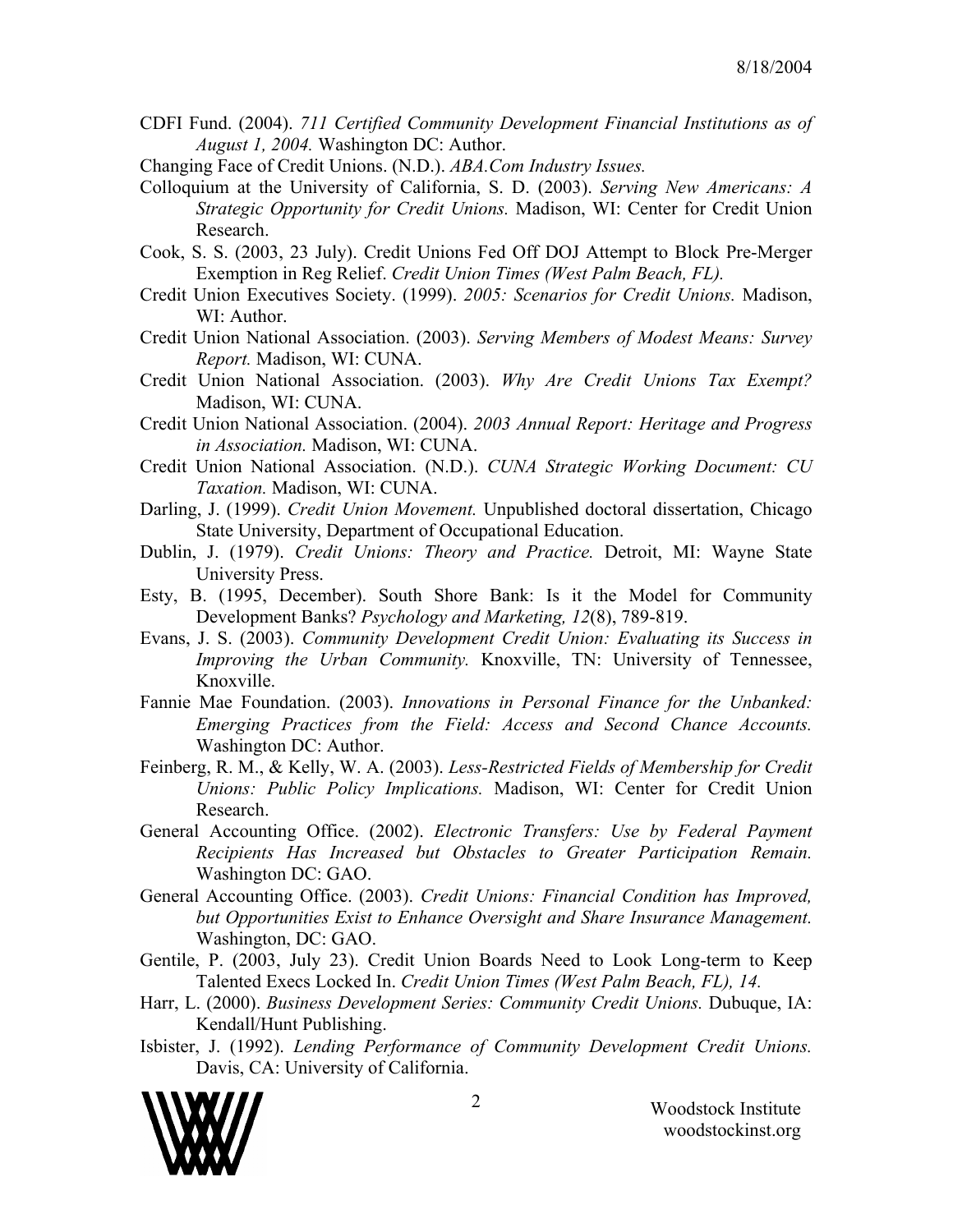- Isbister, J. (1994). *Thin Cats: The Community Development Credit Union Movement in the United States.* Davis, CA: University of California.
- Jackson, W. E. (2003). *Future of Credit Unions: Public Policy Issues.* Madison, WI: Center for Credit Union Research.
- Jacob, K., Bush, M., & Immergluck, D. (2002). *Rhetoric and Reality: An Analysis of Mainstream Credit Unions' Record of Serving Low-Income People.* Chicago: Woodstock Institute.
- Jerving, J. (1993). *Changing Youth: Starting a Youth Credit Union and Learning Center.* Dubuque, IA: Kendall/Hunt Publishing.
- Lacking Merit, NCRC Looks to Congress on CAP. (2003, 24 November). *Credit Union News Watch (Madison, WI).*
- Lambrinos, J., & Kelly, W. A. (1996). *Effects of Member Income Levels on Credit Union Financial Performance.* Madison, WI: Center for Credit Union Research.
- Lee, J., & Kelly Jr, W. A. (2001). *Who Uses Credit Unions.* Madison, WI: Filene Institute.
- Lipson, B. (2000). *Ds Side by Side: A Comparative Guide.* Philadelphia, PA: NCCA.
- Lipson, B., & Myatt, A. (2002). *CDFIs Side by Side: A Comparative Guide.* Philadelphia, PA: NCCA.
- Louis, E. T. (1987). *Getting Credit Where Credit is Due: Community Development Credit Unions and the Economics of Self-Help.* New York, NY: Ford Foundation.
- Malizia, E. E., & Hopley, V. (1997). *Development Banking in Low-Wealth and Minority Communities: The Roles of Community Development Credit Unions with Emphasis on Commercial Lending.* Chapel Hill, NC: University of North Carolina at Chapel Hill.
- Meyer, M. C. (2004). *Growth Opportunity for Credit Unions.* Madison, WI: Filene Institute.
- Mitchell, L. (2003, May 3). 2 Utah CUs Jump to Fed Charters. *Salt Lake Tribune (Salt Lake, UT).*
- Morrison, D. (2003, 23 July). Credit Unions Step into Underserved Areas Vacated by Banks. *Credit Union Times (West Palm Beach, FL).*
- National Credit Union Administration. (2001). *NCUA Rules and Regulations: Part 708a.* Alexandria, VA: NCUA.
- National Credit Union Administration. (N.D.). *Access Across America: Creating Economic Empowerment for All Walks of Life.* Alexandria, VA: NCUA.
- National Credit Union Administration. (N.D.). *NCUA Strategic Plan: 2000-2005.* Alexandria, VA: NCUA.
- National Credit Union Administration Field of Membership Rule. (2000, 18 January). *ABA.Com Industry Issues.*
- National Credit Union Administration Office of Examination and Insurance. (1999). *Federal Credit Union Handbook.* Alexandria, VA: NCUA.
- National Credit Union Administration Office of the Chairman. (2003). *Press Release: Dollar Says NCUA Will Review Regulations On Disclosures For Credit Unions Converting To Thrifts.* Alexandria, VA: NCUA.
- Neighborhood Reinvestment Corporation. (2002). *Credit Union Partnerships With Neighborworks Organizations: Proven Models of Success.* Author.

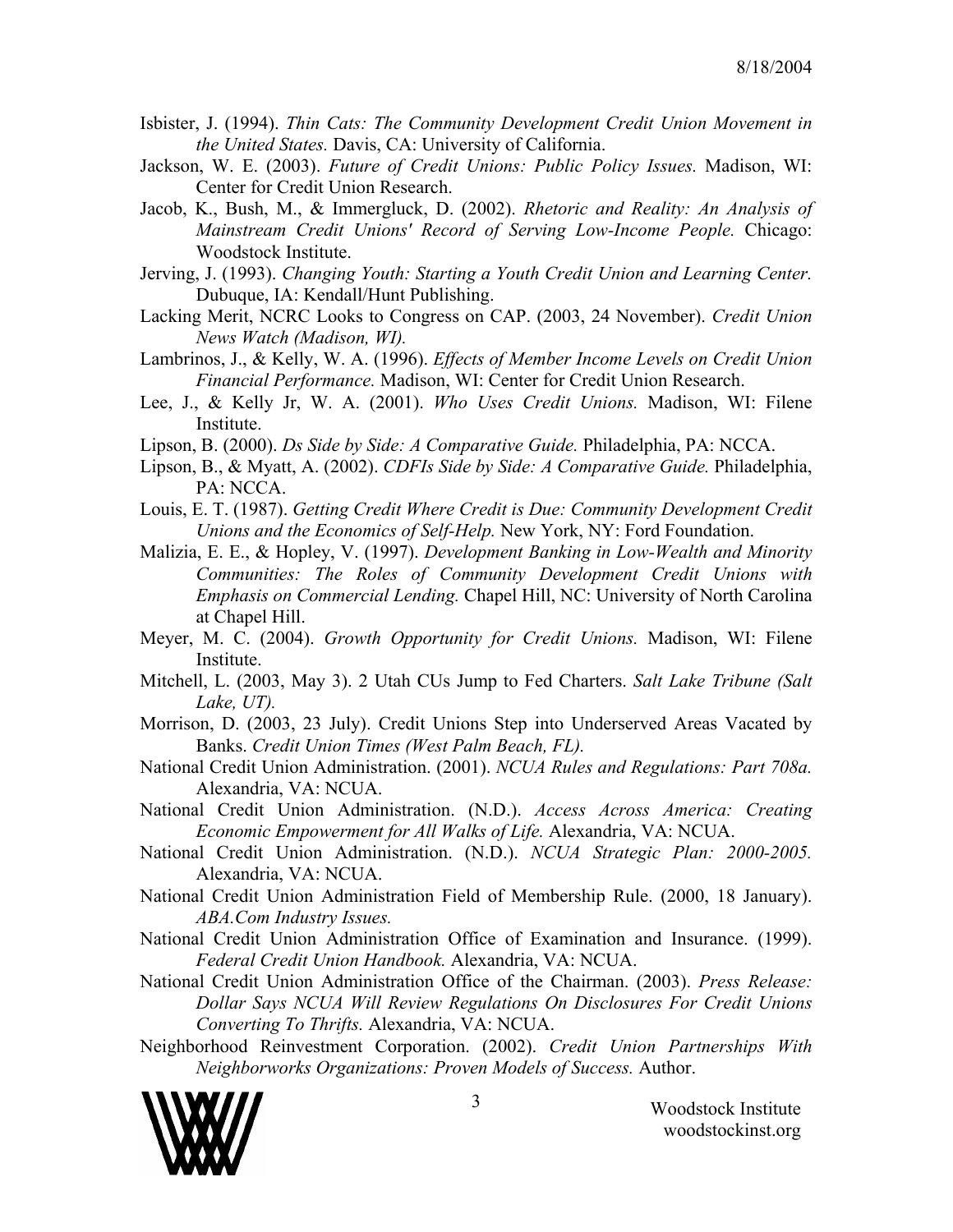- Nii, J. (2003, March 15). Credit Union Tax Proposal Called Dangerous Step. *Deseretnew.Com (Salt Lake City, UT).*
- Nowak, J. (2001, March). Civic Lessons: How CDFIs Can Apply Mark. *Capital Xchange.*
- Office of Thrift Supervision. (2003). *Directors Orders 1998-2003.* Washington DC: OTS.
- Pacenza, M. (2002, 1 November). Shaky credit: Between a recession and regulators, can small credit unions survive? *City Limits.*
- Parzen, J. A., & Kieschnick, M. H. (1992). *Credit Where Its Due.* Philadelphia, PA: Temple University Press.
- Pinsky, M. (2001, December). Taking Stock: CDFIs Look Ahead After 25 Years of Community Development Finance. *Capital Exchange.*
- Proactive Bill Will Improve CU Regulation. (2003, 8 December). *Credit Union News Watch (Madison, WI).*
- Pugh, O. S., & Ingram, F. J. (1984). *Credit Unions: A Movement Becomes an Industry.* Reston, VA: Prentice-Hall.
- Reosti, J. (2003, 15 July). ABA to Sue NCUA over Expansion of Credit Union. *American Banker (Washington DC).*
- Robinson, C. F. a. G., Anne. (1993). *Credit and the War on Poverty: An Analysis of the Credit Union Programs of the Office of Economic Opportunity.* Chicago, IL: Woodstock Institute.
- Rosenthal, C. N., & Schoder, J. (1990). *People's Credit: A Study of the Lending of the Lower East Side People's FCU.* New York, NY: National Federation of Community Development Credit Unions.
- Rubenstein, J. (2003, July 23). ABA, Utah Banks Bring FOM Suit in Salt Lake Court. *Credit Union Times (West Palm Beach, FL).*
- Rubin, J. S., & Stankiewicz, G. A. (2001). Los Angles Community Development Bank: The Possible Pitfalls of Public-Private Partnerships. *Journal of Urban Affairs, 23*(2), 133-153.
- Seiberg, J. (1998, 23 July). Banks Win Supreme Court Victory Over Credit Unions. *American Banker (Washington DC).*
- Shabecoff, A. (1999, January/February). Green Communities, Green Jobs. *Shelterforce.*
- Storey, C. K. (2003, June). At the Crossroads?: Some CU executives think competition has created a rift within the movement. *Credit Union Management Magazine (Madison, WI).*
- Sturgeon, G. (N.D.). Groups That Change Communities: Southern Development Bankcorp. *@gross-roots.org.* Retrieved from www.grass-roots.org.
- Tansey, C. D. (2001, September). Community Development Credit Unions: An Emerging Player in Low Income Communities. *Brookings Institute Capital Xchange.*
- Taub, R. P. (1988). *Community Capitalism.* Boston, MA: Harvard Business School Press.
- Technical Resources International, L. (1989, 04/07/21). *Analysis of Development Lending Needs of Minority Credit Unions.* Raleigh, NC: North Carolina Rural Economic Development Center.